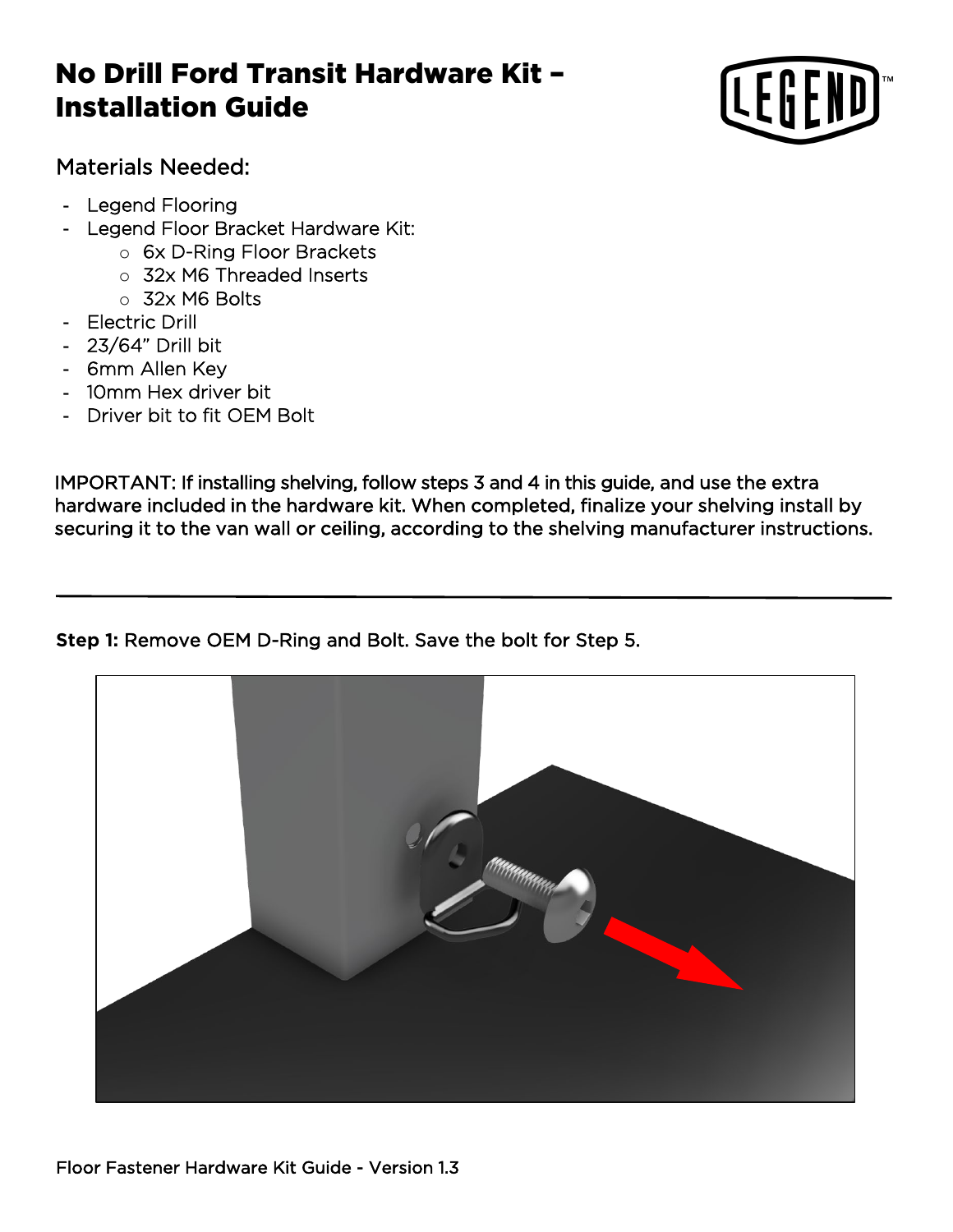





Step 3: Drill two 23/64" holes through the flooring, using the markings from step 2, and screw the provided M6 threaded inserts into the top side of the flooring, using the 6mm Allen key.



Floor Fastener Hardware Kit Guide - Version 1.3